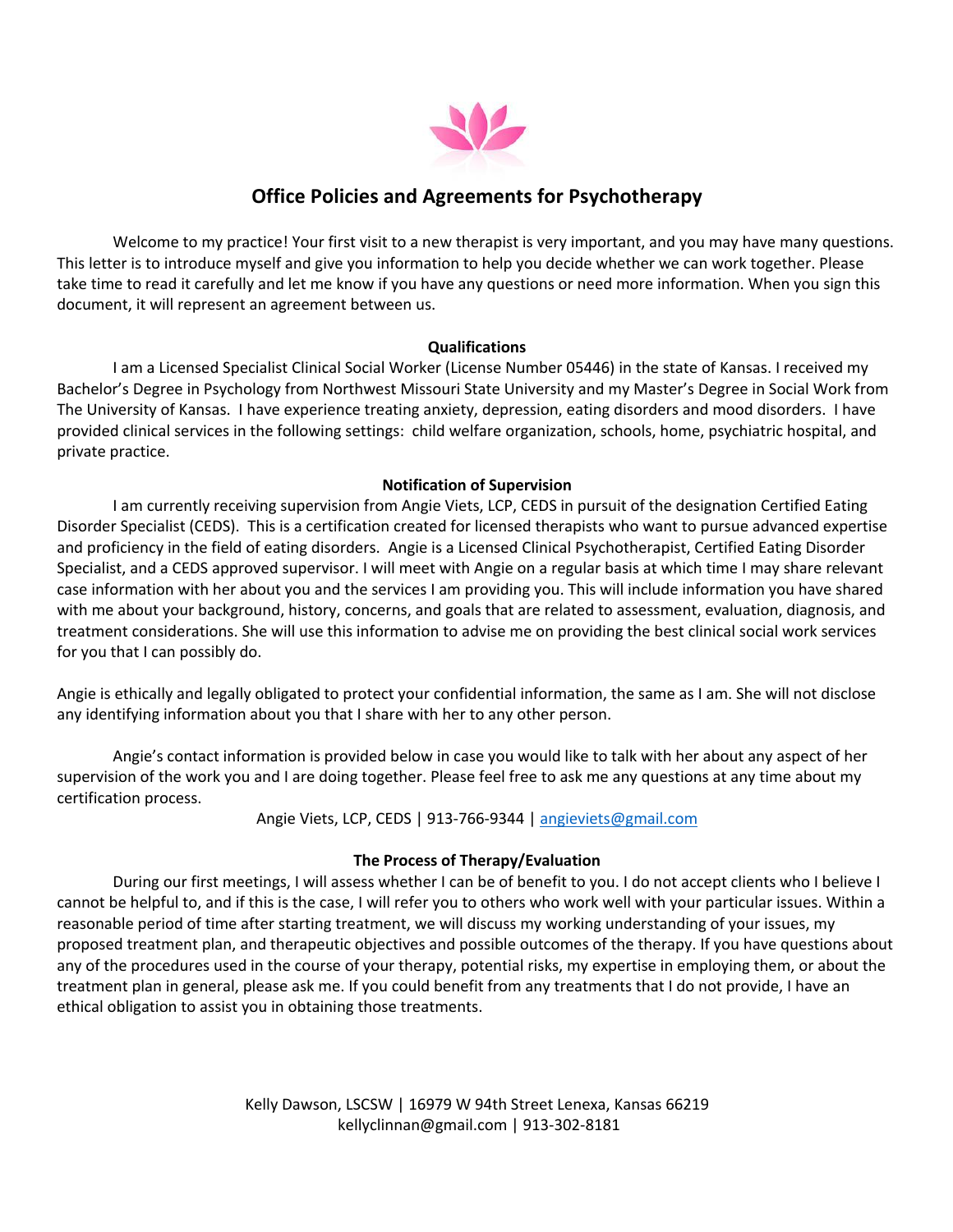

#### **Termination and Follow-Up**

Deciding when to stop our work together is meant to be a mutual process. Before we stop, we will discuss how you will know if or when to come back or whether a regularly scheduled "check-in" might work best for you. If it is not possible for you to phase out of therapy, I recommend that we have closure on the therapy process with at least two termination sessions.

Noncompliance with treatment recommendations may necessitate early termination of services. I will look at your issues with you and exercise my educated judgment about what treatment will be in your best interest. Your responsibility is to make a good faith effort to fulfill the treatment recommendations to which you have agreed. If you have concerns or reservations about my treatment recommendations, I strongly encourage you to express them so that we can resolve any possible differences or misunderstandings.

If during our work together I assess that I am not effective in helping you reach your therapeutic goals, or that you need a higher level of care than outpatient psychotherapy, I am ethically required to discuss this with you and, if appropriate, terminate treatment and give you referrals that may be of help to you. If you request it and authorize it in writing, I may talk to the psychotherapist of your choice (with your permission only) in order to help with the transition. If at any time you want another professional's opinion or wish to consult with another therapist, I will assist you in finding someone qualified. You have the right to terminate treatment at any time. If you choose to do so, I will offer to provide you with names of other qualified professionals whose services you might prefer.

If you commit violence to, verbally or physically threaten or harass me, the office, or my family, I reserve the right to terminate your treatment unilaterally and immediately. Failure or refusal to pay for services after a reasonable time is another condition for termination of services.

### **Dual Relationships**

Therapy never involves sexual, business, or any other dual relationships that could impair my objectivity, clinical judgment or therapeutic effectiveness or could be exploitative in nature. It is possible that during the course of your treatment, I may become aware of other preexisting relationships that may affect our work together, and I will do my best to resolve these situations ethically, but this may entail our needing to stop working together, depending upon the type of conflict. Please discuss this with me if you have questions or concerns.

## **Benefits & Risks of Psychotherapy**

Participation in therapy can result in a number of benefits to you, including improved interpersonal relationships and resolution of the specific concerns that led you to seek therapy. Working toward these benefits requires effort on your part. Psychotherapy requires your active involvement, honesty, and openness in order to change your thoughts, feelings, and/or behavior. I will ask for your feedback and views on your therapy and its progress. Sometimes more than one approach can be helpful.

During the initial evaluation or the course of therapy, remembering unpleasant events, feelings, or thoughts may result in your experiencing considerable discomfort, strong feelings, anxiety, depression, insomnia, etc. I may challenge some of your assumptions or perceptions or propose different ways of thinking about or handling situations that may cause you to feel upset, angry, or disappointed. Attempting to resolve issues that brought you into therapy may result in changes that were not originally intended. Psychotherapy may result in decisions to change behaviors, employment,

> Kelly Dawson, LSCSW | 16979 W 94th Street Lenexa, Kansas 66219 kellyclinnan@gmail.com | 913-302-8181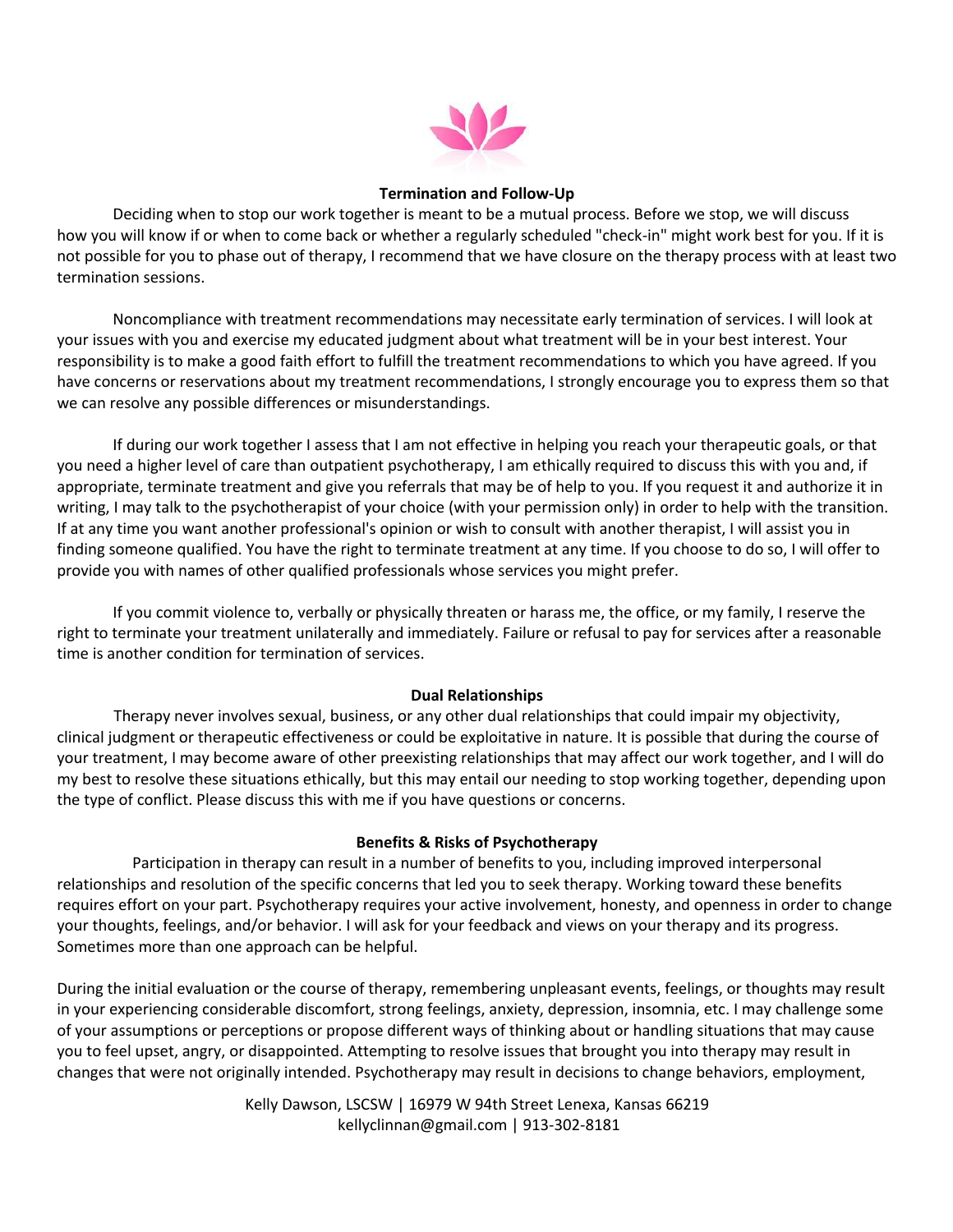

substance use, schooling, housing, or relationships. Change can sometimes be quick and easy, but more often it can be gradual and even frustrating. There is no guarantee that psychotherapy will yield positive or intended results.

### **Contact Between Sessions**

For small administrative matters such as checking appointment times or changing them, you are welcome to email me at kellyclinnan@gmail.com or text me at (913) 302-8181. I generally receive and return these texts/emails within 24 hours with the exception of weekends. (Please do not call or send messages to my cell phone between the hours of 8 p.m. & 8 a.m.) **Please do not send text messages about clinical matters.**

If you need to contact me between sessions about a clinical matter, please leave a voice message or email for me at (913) 302-8181 or kellyclinnan@gmail.com. Please note, if you chose to communicate with me via email, this is not a guaranteed form of confidential communication. I check my messages each day unless I am out of town. If I am planning on being out of town, I will let you know in advance.

Emergency phone consultations of five minutes or less are free of charge. However, if we spend more than five minutes on the phone, I will bill you on a prorated basis for that time. Rate: 10-15 minutes \$30, 15-30 minutes \$60, 30-45 minutes \$80

If you feel the need for many phone calls and cannot wait for your next appointment, we may need to schedule more sessions to address your needs. If an emergency situation arises, please indicate it clearly in your message to me. If your situation is an acute emergency and you need to talk to someone right away you may do the following:

:: Dial 911 or go to your nearest Emergency Room

:: National Suicide Prevention Hotline – 800.273.8255

:: Cottonwood Springs Behavioral Health Hospital – 913.353.3000

### **Insurance**

I am a licensed therapist considered an "Out of Network" provider, and I cannot guarantee that insurance companies will reimburse any or all expenses for direct or supervised services. However, if requested, I will provide you with a statement suitable for submitting to your insurance provider. Please note, a mental health diagnosis must be given when insurance is used. This diagnosis must be provided to the insurance (or managed care) company for them to "process" claims.

Services must be determined to be "medically necessary" for an insurance company to pay. Many reasons people seek counseling are not generally considered "medically necessary," such as relationship difficulties, life changes or life stresses, losses, personal growth issues, or learning coping skills. Only "mental health disorders" diagnosable using the Diagnostic and Statistical Manual of Mental Disorders will be considered by the insurance company for pay for services.

While many patients are successful in seeking reimbursement for at least a portion of their therapy fees, please remember that reimbursement is considered a matter between you and your insurance company. Should you choose to attempt to seek reimbursement, please check your coverage carefully by asking the following questions:

:: Do I have mental health insurance benefits?

:: What is my deductible and has it been met?

:: How many sessions per year does my health insurance cover?

Kelly Dawson, LSCSW | 16979 W 94th Street Lenexa, Kansas 66219 kellyclinnan@gmail.com | 913-302-8181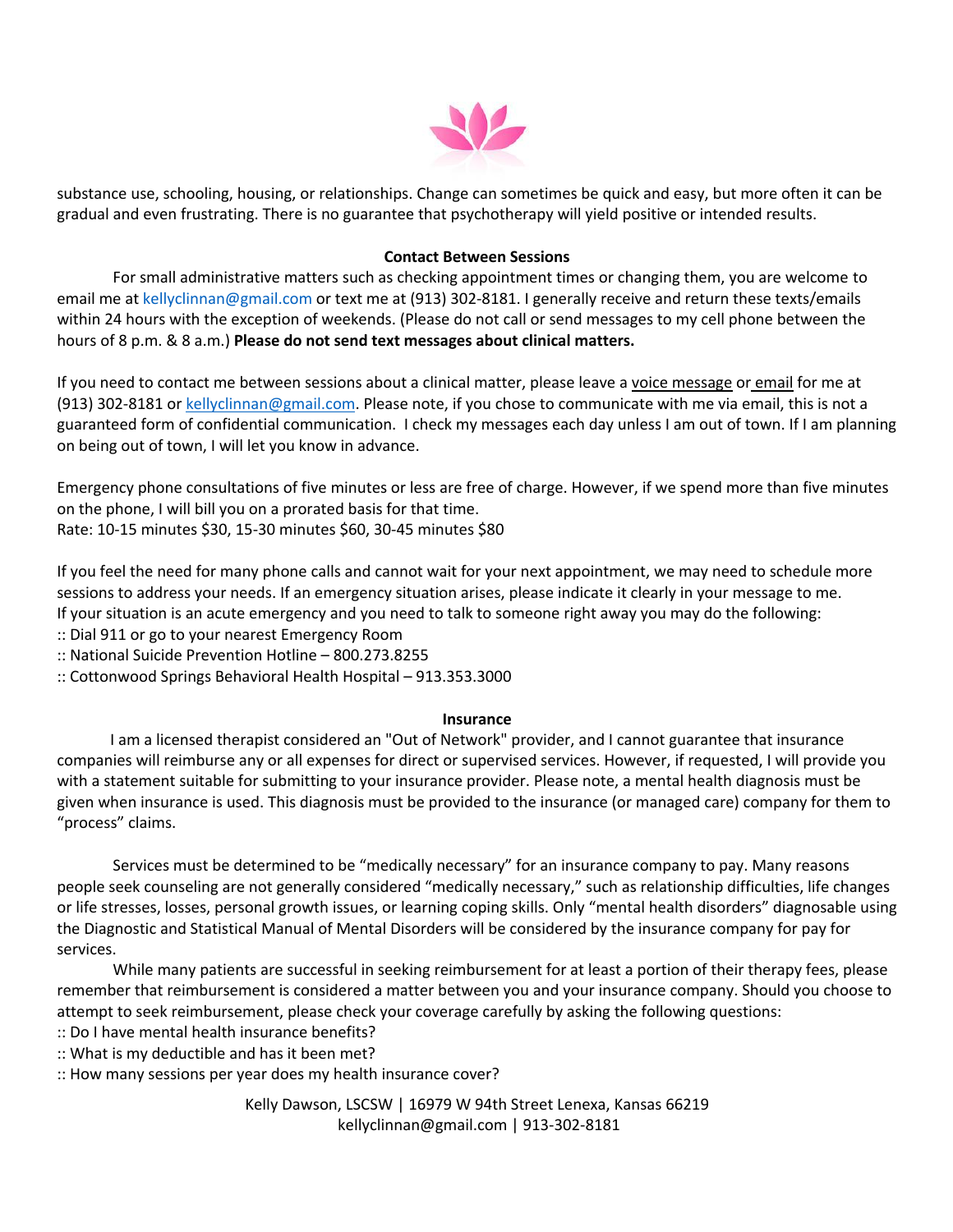

:: What is the coverage amount per therapy session? :: Is approval required from my primary care physician?

## **Payment & Financial Arrangements**

You will be expected to pay for each session at the time it is held, unless another financial agreement is made prior to your session. Payments may be made via cash, check, credit/debit cards, and HSA/FSA. Your credit card will remain on file in my secure online accounting system and will be charged at each appointment and for no-show/late cancellation fees. Please make checks payable to "Kelly Linnan, LLC". There is a \$35.00 fee for any returned/bounced checks.

Please note, if there is a balance for an outstanding service, the balance must be paid prior to scheduling an appointment.

### **Standard fees**

.

75 - 90 minute initial session= \$200 50 minute psychotherapy session = \$125 Prorated fees are offered for extended sessions at the same rate (e.g. - \$185 for 75 minute sessions).

### **Outside of Session Clause**

Any work asked of me outside of session (e.g. treatment verification letter, treatment summary, etc.) may be subject to a fee billed consistent with my hourly rate. These fees are to be paid in advance. Kelly Linnan, LLC has the right to refuse any request made outside of the typical scope of practice.

Please note, I do not involve myself in any court related matter (i.e. child custody, divorce, or any other domestic, civil, or criminal proceedings). This includes, but is not limited to: custody evaluations and expert court testimony. These services are NOT provided in my practice. There are psychological professionals who do assessments and evaluations for court, I am **not** one of them.

If you are involved in any court matter, please note I will not be able to assist or participate. Experience has shown that testimony by therapists in domestic cases can cause damage to the clinical relationship between therapist and client. *If I am required to be involved with any of the above, a minimum retainer fee of \$750 will apply, and I charge \$250 per hour for preparation and attendance at any legal proceeding (including any travel*